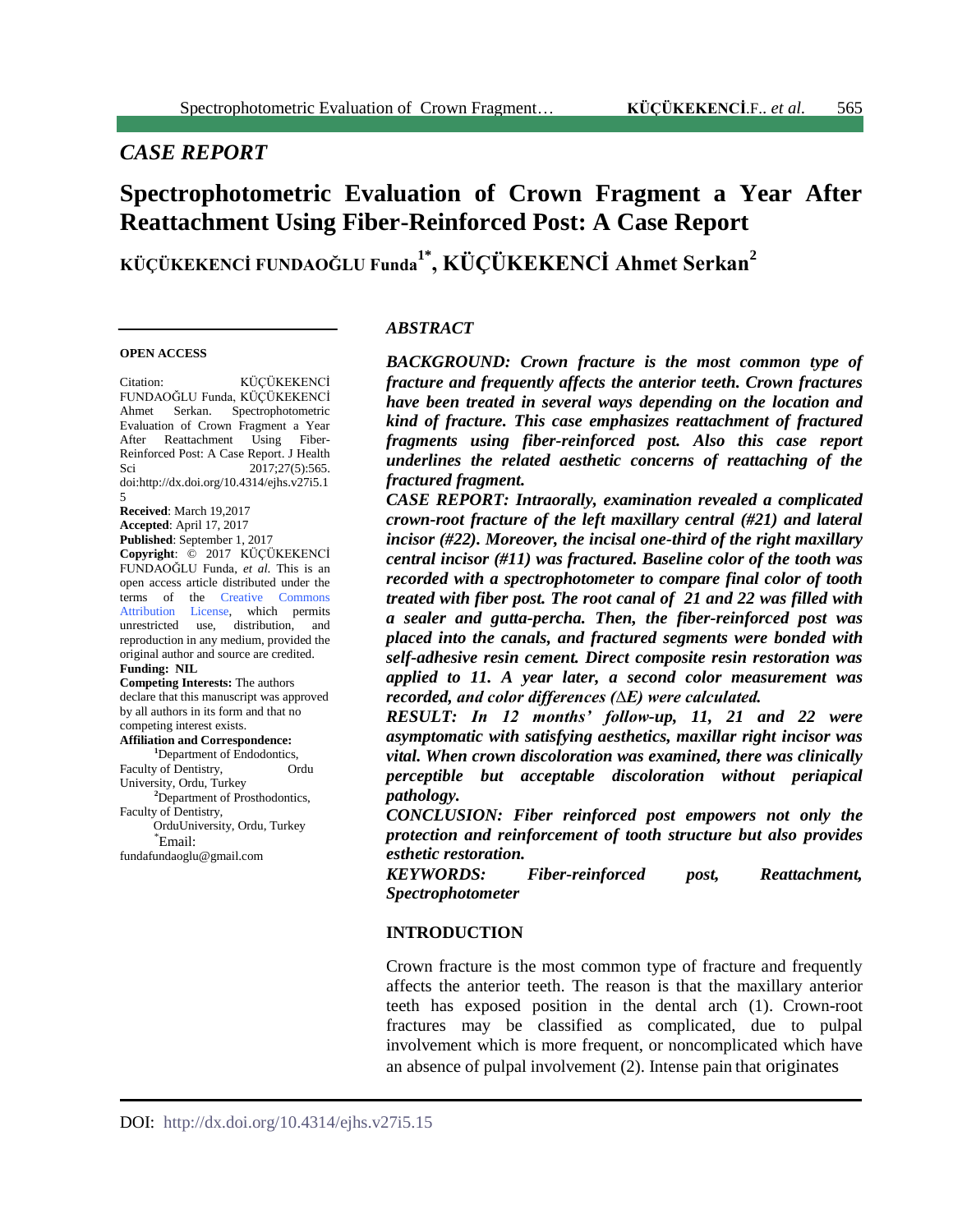from crown-root fractures can be either because of pulpal exposure heat-cold or due to concomitant periodontal injury or both so that traumatized teeth supposes fast functional and esthetic restoration (3). A few factors affect the treatment of coronal tooth fractures such as the restorability of the tooth, bearing the dimension of the fracture, the pattern of fracture and availability or failure of the fractured tooth fragment . If the fractured fragment is present, reattachment of the tooth fragment is a possible treatment choice (4). The reattachment of the crown fragment to a fractured tooth is the top process to recover the inherent form, contour, and occlusal relationship. Reattachment procedure provides the most well-preserved incisal transparency which offers excellent esthetic and functional results in a single visit (5). Fiberreinforced posts (FRC) that have different advantages, such as support to dentin, have a modulus of elasticity like that of dentin use usually for the reattachment method of the fractured fragment. Because of the similar modulus of elasticity of the FRC post, resin cement and dentin increases the retention. The increases of retention are called monoblock effect (6).

Restoration of aesthetics is one of the major concerns like in this teeth. One of the advantages of FRC is that it is aesthetic, but unfortunately, there are no studies evaluating the color change of the teeth after reattachment by using an objective device such as a spectrophotometer. The aim of this case report is to describe the reattachment of two complicated crown-root fractures of maxillary central and lateral incisors after fight sport. In addition, the article presents the evaluation of the discoloration of the reattached fragment using a spectrophotometer.

# **CASE REPORT**

A 26-year-old male patient was referred to the department of endodontic because of a traumatic injury resulting from fight sport a day ago. The patient reported increased pain and discomfort due to the traumatized teeth. The patient's history for systemic diseases or allergy was non-contributory. Extra-oral examination revealed no significant findings. The clinical and radiographic

maxillofacial examination indicated that the maxilla and the mandible were intact (Figure 1a). Intraorally, examination revealed a complicated crown-root fracture of the left maxillary central (#21) and lateral incisor (#22). Moreover, the incisal one-third of the right maxillary central incisor (#11) was fractured, but the tooth presented slightly tender to cold and physiological mobility (Figure 1b). The diagnose was a noncomplicated crown fracture with hypersensitive dentin for 11. The maxillary left lateral incisor had a fracture horizontal on the buccal, 1 mm above the gingival margin and the central incisor had a fracture horizontal on the buccal, 3 mm above the gingival margin. A fracture extending from the buccal area to the subgingival space of the palatal area with pulpal exposing was observed in both the central and lateral teeth (Figure 1c). The incisal fragments had severe mobility, and during functional stress, the pain increased because of this mobility. A periapical radiograph indicated the crown of 21 and 22 with fracture track lengthening subgingivally, and the periapical side and the root structure were seen to be healthy (Figure 1d). This was diagnosed as a case of complicated crownroot fracture with irreversible pulpitis for 21 and 22.

The multiple options to recover the teeth were described to the patient. The patient volunteered to reattachment procedure. Local anesthesia was administered, and the fractured coronal fragment was detached with minimal strength from the periodontal attachment (Figure 2a, 2b, 2c). Color measurement had been recorded from coronal fragment using a spectrophotometer (Vita Easy Shade Advance 4.0, VITA, Germany). Coronal fragment was immediately soaked in a saline solution to prevent discoloration and dehydration. Following extirpation of the pulp tissues, the root canal was filled with a sealer (Sealapex®, Kerr Corporation, USA) and guttapercha using the lateral condensation technique in a single visit (Figure 2d). A decision was made to place a fiber-reinforced post (Reforpost, Angelus, Brasil) into the root canal for retention. Post space was prepared sequentially using the reforpost drill. The suitable fiber-reinforced post was chosen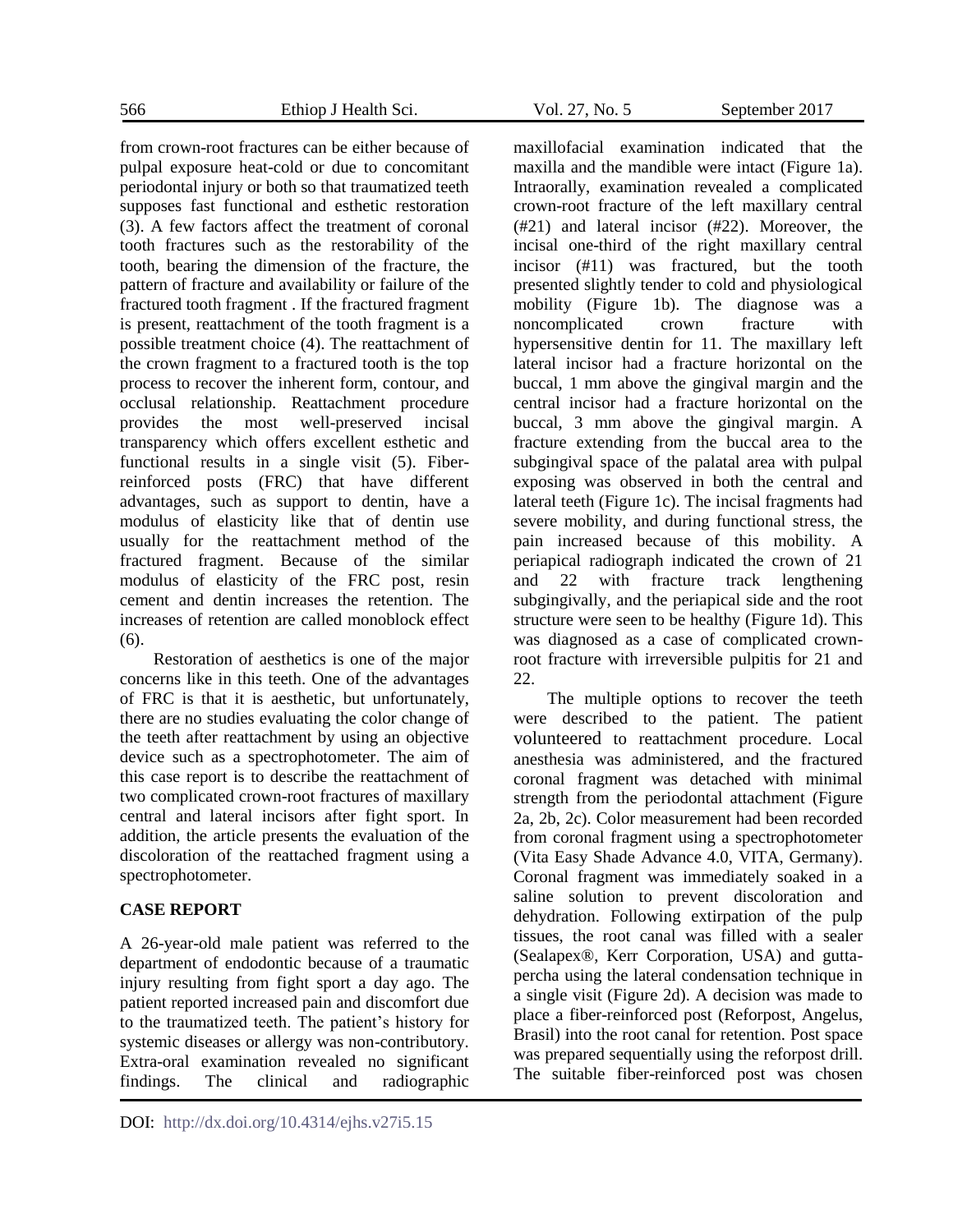(Reforpost, Angelous, Brasil) to control the fit and occlusal alignment (Figure 2e). The occlusal tip of the post was abridged with a diamond bur to the wished length. After hemorrhage control, the post space was filled with self-adhesive resin cement (Panavia F.2, Kuraray, Japan) with the FRC post in place and light cured for 40secs at three levels. The minör hole was prepared in the pulp chamber of a fractured segment of 21 and 22 and was tested against the remaining crown section with the post for access. The fractured fragment was bonded in the proper status using self-adhesive resin cement (Panavia F.2) with mild pressure. Over supply of the material was removed using a cutting instrument from the sides and was light cured for 20 seconds for polymerization. A bevel was prepared on the margins of the approximating surfaces of 21 and 22 on the labial border, and the margins were covered with composite resin (Filtek Z350, Body A2, 3M ESPE, USA). Polishing of the surface was done with polishing disks which proved aesthetic accommodation of the margins. Direct restoration with resin-based composite (Filtek Z350, Body A2, 3M ESPE, USA) was

carried out on the teeth where the fragment was not available (#11) (Figure 2f).

The patient was recalled after six months and one year. On clinical examination, 11, 21 and 22 were asymptomatic with satisfying aesthetics (Figure 3a, 3b). The maxillar right incisor was vital. On periodontal examination, gingival tissues had normal structure and normal contouring with 2 mm pocket. The intraoral periapical radiograph indicated healthy tooth structure with unspoiled lamina dura (Figure 3c, 3d).

Spectrophotometric measurements were acquired on the buccal surfaces of the crown a year later. The color differences  $(\Delta E)$  were calculated using the following formula:

 $\Delta E = [(\Delta L^*)^2 + (\Delta a^*)^2 + (\Delta b^*)^2]^{1/2}$ 

If  $\Delta E$  is greater than 3.46, there is perceptible and nonacceptable color change; a value of ΔE 1.8 and 3.46 represent clinically perceptible but acceptable color change (7). In this case presentation, ΔE was obtained to be 2.76 for the left lateral ıncisor, and ΔE was obtained to be 2.41 for the left central incisor. The meaning is that there is clinically perceptible but acceptable discoloration.



*Figure 1: (a) Preoperative panoramic radiograph showing intact maxillar and mandıbular bone, (b) photograph of 21 and 22 have complicated crown fracture and 11 has noncomplicated crown fracture, (c) photograph of horizontal fracture track was lengthening the subgingival space on the palatal area, and (d) periapical radiograph showing healthy of periapical structure*



*Figure 2: (a) Photograph of fractured tooth fragment, (b, c) photograph of after the fractured fragment has been removed, (d) Photograph of master cone, (e) a post was inserted into the canal, and (f) photograph of final restoration*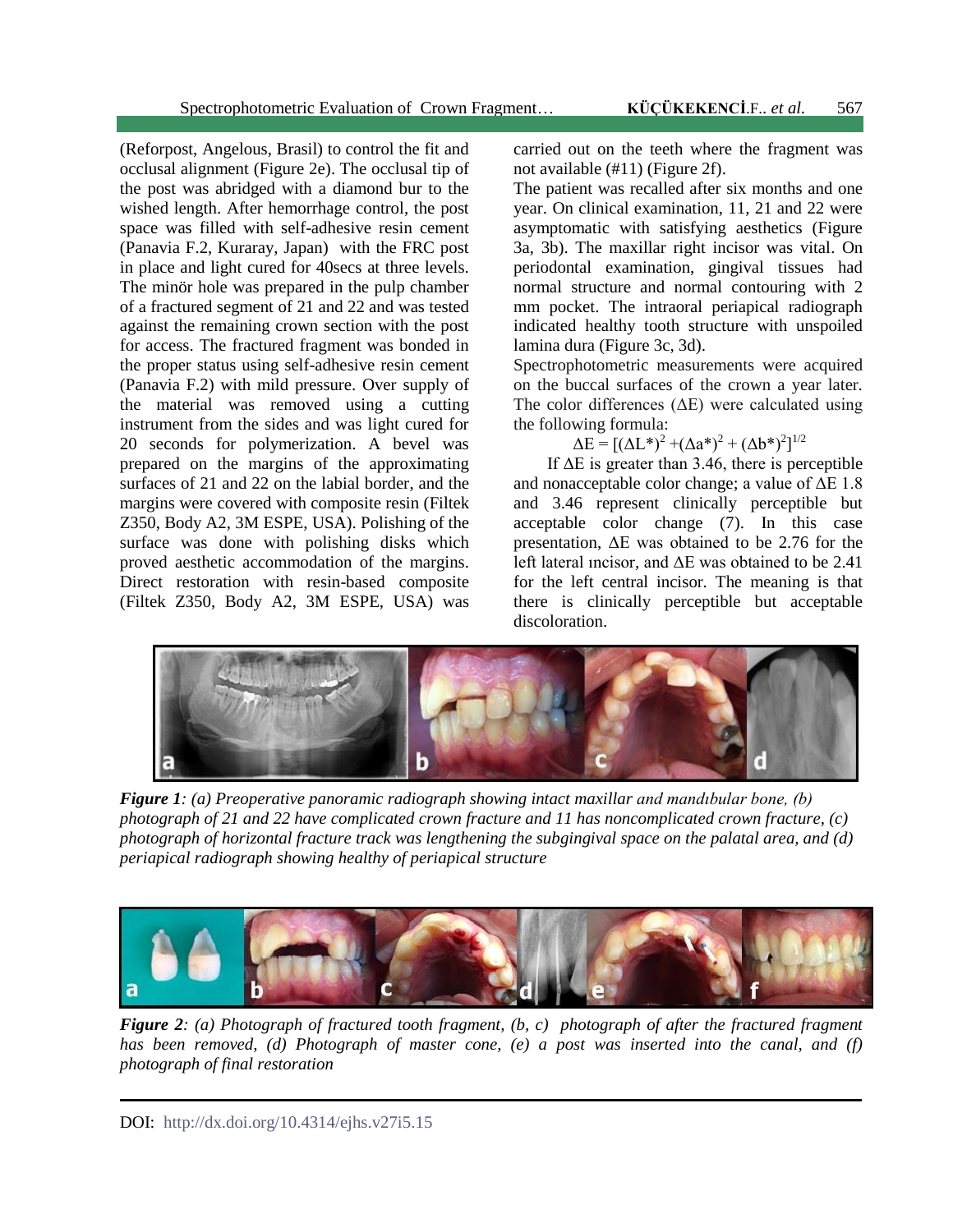

*Figure 3: (a) Photograph of six months follow up, (b) 6 months follow up with radiographically, (c) photograph of 1-year follow-up and, (d) 1 year follow up with radiographically*

### **DISCUSSION**

Fracture of anterior teeth after dental injury adversely affects the sentimental bliss of a patient in addition to the discomfort and pain it causes (2). Therefore, treatment should be applied rapidly. This case shows that the adhesive reattachment of the original fragment offers a conservative, aesthetic, cost-effective and esthetic restorative choice in single visit.

Reattachment of the tooth is an option when the fractured fragment is intact and available. It has a few advantages over traditional techniques of restoration. One of these, it is protection of the translucency of natural tooth (4). A seven-year follow-up of crown reattachment indicated moderate discoloration of the crown. However, researchers have noticed discoloration without a specific device such as a spectrophotometer. Compared with visual color measurement, a color measurement made using devices have advantages such as being objective, being able to be expressed by numbers, and measurements being obtained faster. Color measurement can be done using a spectrophotometer. A spectrophotometer is a device that makes measurements in accordance with CIELab standards. CIELab color system allows the determination of the color adopted by ISO standards in international standardization (8). In this case, the spectrophotometer was used to check that this was achieved. The difference between the first and the last colors was clinically detectable but acceptable. Because of reinforcing the cervical level of the reattached tooth, it is recommended to use an intracanal post since these interlock the coronal and root fragments and also

minimize the stress on the reattached tooth fragment (6). Some reattachment methods, such as direct reattachment of the fragment, internal dentinal groove, and internal enamel groove in a V-shape, have been used with preferable effects when compared with the direct reattachment of the fragments (9). In this case, an internal dentinal groove was prepared on the coronal fragment to provide a higher mechanical strength and longevity. This retention cavity and dehydration after the canal treatment can explain the clinically noticeable but acceptable color change. According to the results of this case, reattachment treatment can be considered aesthetic. However, it is essential to regularly follow-up to approve the esthetics.

In conclusion, this case report shows the advancement in adhesive and aesthetic technology. Fiber reinforced post empowers not only the protection and reinforcement of tooth structure but also provides esthetic restoration. Spectrophotometers can be used as auxiliary devices for the aesthetic assessment. At the 6 mouth and 1 year follow-up, the resultant appearance was acceptable to the patient.

### **ACKNOWLEDGMENTS**

The authors deny any conflict of interests related to this study.

### **REFERENCES**

1. Lauridsen E, Hermann NV, Gerds TA, Kreiborg S, Andreasen JO. The pattern of